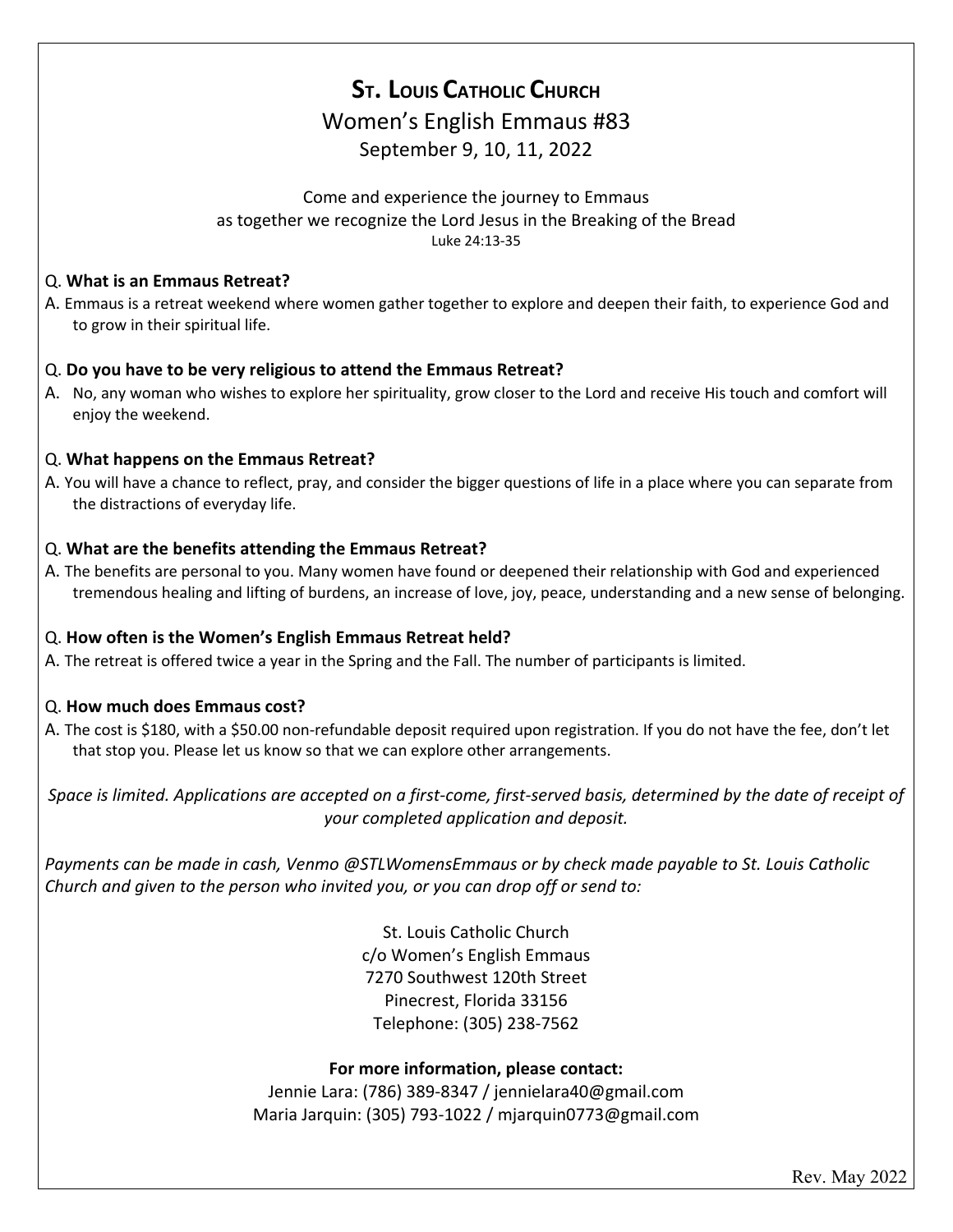# **ST. LOUIS CATHOLIC CHURCH** Women's English Emmaus #83 September 9, 10, 11, 2022

*Knowing that you will be attending the Emmaus Retreat gives great joy to the St. Louis Parish Family and every member of the Emmaus Team. We've compiled this list to help your retreat experience be free of distractions. If you have further questions or require special assistance, please feel free to contact us at:*  **Jennie Lara: (786) 389-8347** and/or **Maria Jarquin: (305) 793-1022**

# *Location*:

• The retreat will be held at the **Morning Star Renewal Center**, 7275 Southwest 124th Street, Pinecrest, Florida 33156, which is adjacent to and immediately south of St. Louis Catholic Church.

# *What to Bring*:

- Because of Covid, Morning Star is not providing sheets, blankets, pillows or towels. Please make sure to bring your own. For reference, beds are twin sized. Any concerns, please feel free to call Jennie or Maria prior to the weekend.
- Bring casual clothes and shoes according to the weather. You may wish to bring a sweater or jacket for comfort in the air conditioning. \*Blankets are a good idea if you easily get cold\*
- Refillable water thermos.
- Please feel free to bring your Bible and any other spiritual material you may wish to have during the weekend.
- Please plan to leave your cellphones and tablets in your room, so that you can fully enjoy the retreat experience. We do understand that there may be circumstances that require you to go to your room to make a call.
- In case of emergency, you can be reached through your Emmaus team members: **Jennie Lara: (786) 389-8347** and/or **Maria Jarquin: (305) 793-1022**

# *Friday Check-In:*

- Those who feel sick or experience flu like symptoms, we encourage you to get Covid tested keeping in mind the safety of those attending the retreat.
- Check in begins at 6:00 p.m.
- Upon your arrival on Friday, drive into the main entrance of Morning Star and enter the front lobby, where you will check-in and drop off your belongings.
- Light snacks and refreshments will be available after check-in.

## *Retreat Commencement:*

# • **THE RETREAT BEGINS PROMPTLY AT 6:45 p.m.**

## *Retreat Closing:*

• The retreat at Morning Star will transition on Sunday at approximately 3:30 pm and go directly to St. Louis to meet our family and friends in the Main Sanctuary for our closing ceremony. Kindly ask your loved ones to be there by 4:00 pm. The Emmaus retreat will conclude with the breaking of the bread and celebration of Mass with our St. Louis community at 5:00 pm.